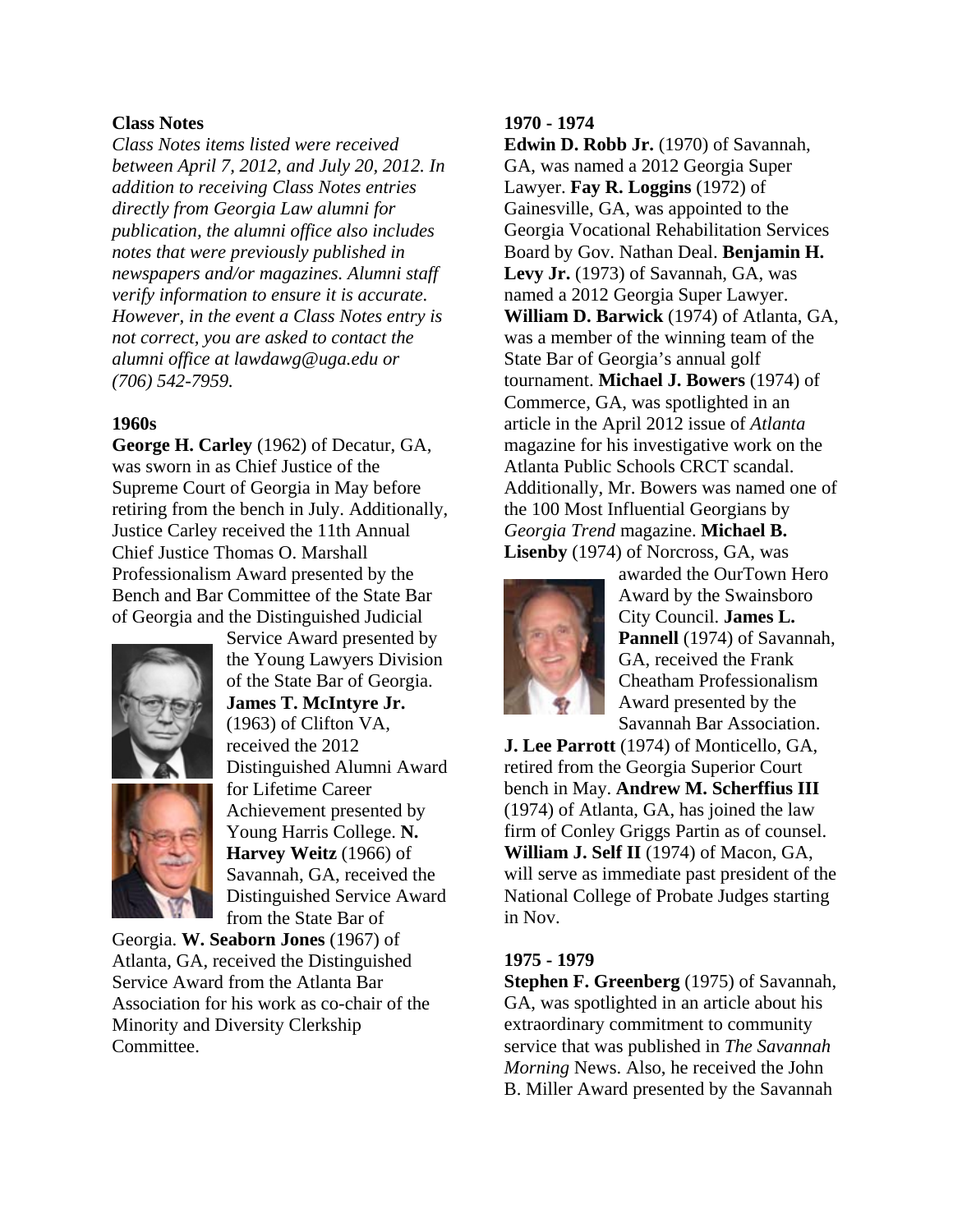Bar Association in recognition of his making Savannah a better place to live through his voluntary community service. **Charles A. Hunnicutt** (1975) of Alexandria, VA, joined Thompson Hine as senior counsel. **George P. Shingler** (1975) of Tucker, GA, established the firm of Shingler Lewis. **Joel O. Wooten Jr.** (1975) of Columbus, GA, received the 2012 Georgia Law School



Association's Distinguished Service Scroll Award. **W. Leon Barfield** (1976) of Martinez, GA, was highlighted in an article about his military and legal career that was published in

*The Augusta Chronicle*. He is especially proud of his involvment with the Wounded



Warrior Care Project. **David T. Emerson** (1976) of Douglasville, GA, was selected to serve as president of the Council of Superior Court Judges for 2012-2013. **Charles B. Mikell Jr.**

(1976) of Savannah, GA, announced his retirement from the Georgia Court of Appeals effective Aug. 31, 2012. **Donna Gude Barwick** (1977) of Atlanta, GA, received the 65th Anniversary Inclusive Leadership Award presented by the Young



Lawyers Division of the State Bar of Georgia. **David B. Bell** (1977) of Augusta, GA, received the 2012 Tradition of Excellence Award from the State Bar of Georgia. **Lawrence S.** 

**Sorgen** (1977) of Hiawassee, GA, received the 2012 Tradition of Excellence Award from the General Practice and Trial Law Section of the State Bar of Georgia. **Carl E. Westmoreland Jr.** (1977) of Atlanta, GA, has joined the firm Morris, Manning & Martin as a partner.

**T. Kenneth Pyles** (1978) of Smyrna, GA, has established his own business, Pyles ERP. **Charles B. Tanksley** (1978) of Atlanta, GA, was a member of the winning team of the State Bar of Georgia's annual golf tournament. **David A. Webster** (1978) of Longwood, FL, received the 2012 Dan Bradley Legal Services Award from the State Bar of Georgia in recognition of his outstanding commitment to the delivery of quality legal services to the poor and to providing equal access to justice for lowincome Georgians. **Jo Lanier Meeks** (1979) and **R. Harold Meeks Jr.** (1979) of Atlanta, GA, were both recognized for their involvement with The Brain Tumor Foundation for Children in an article in the *Daily Report*.

#### **1980 - 1984**

**David E. Ralston** (1980) of Blue Ridge, GA, was named one of the 100 Most Influential Georgians by *Georgia Trend* magazine. **Roy E. Paul** (1981) of Savannah, GA, will serve as president of the Savannah Bar Association for the 2012-2013 year. **Daniel J. Porter** (1981) of Lake Lure, NC, was appointed by Gov. Nathan Deal to the



Board of Juvenile Justice. **Louisa Abbot** (1982) of Savannah, GA, was selected to serve as president-elect of the Council of Superior Court Judges for the 2012- 2013 year. **Joe C. Bishop**

(1982) of Albany, GA, received the Square Knot Award by American Legion Post 30, Sons of the American Legion Squadron 30 and the Chehaw Council Boy Scouts of America in recognition of his dedication and work in furthering the scouting program in the American Legion. **C.G. "Sonny" Jester Jr.** (1982) of Dunwoody, GA, has joined FTI Consulting as a managing director in the construction solutions group of the company's forensic litigation consulting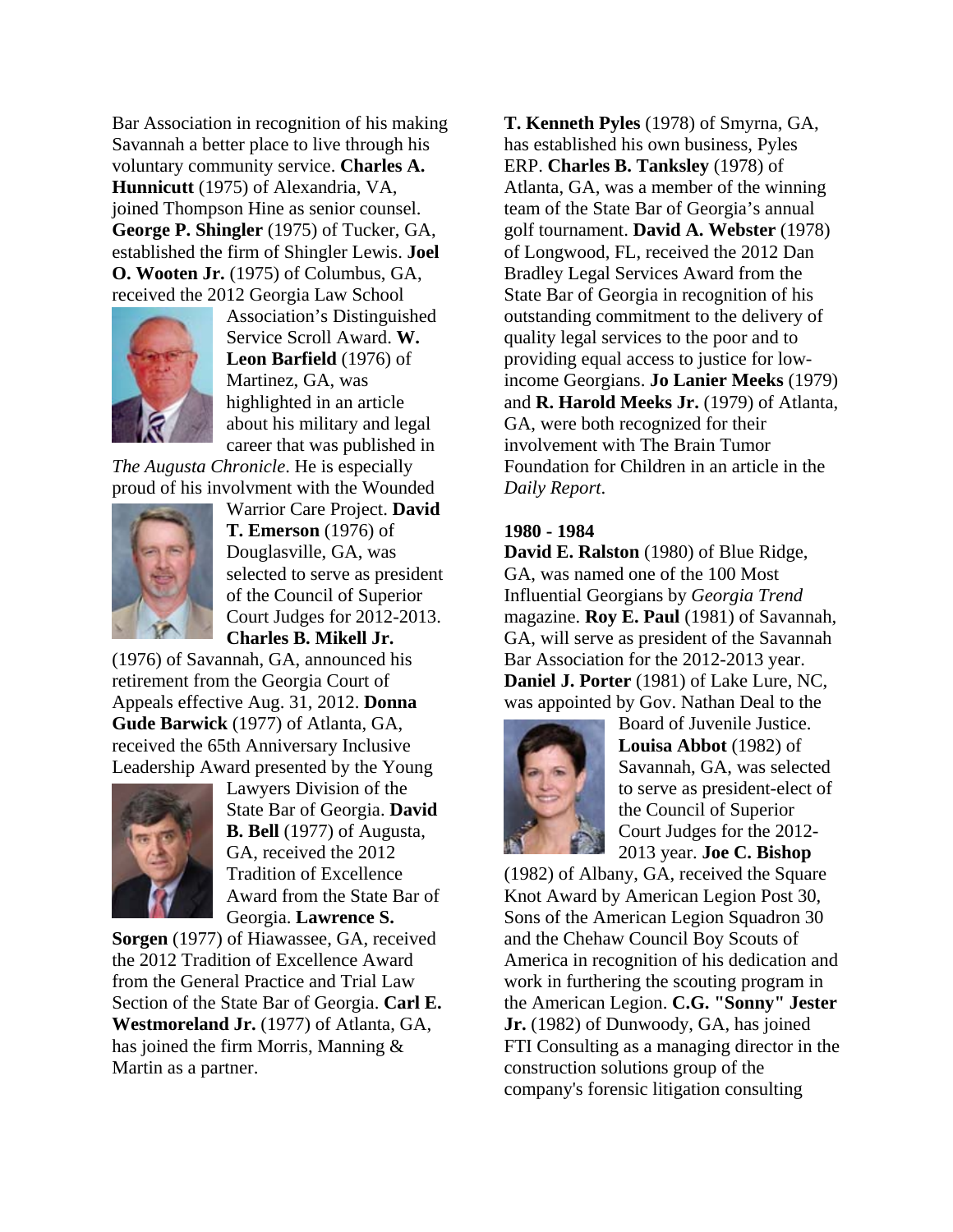practice. **Michael L. McGlamry** (1982) of Atlanta, GA, was selected to serve as vice chair of the board of directors for The Georgia Appleseed Center for Law and Justice. **John L. Watkins** (1982) of Chamblee, GA, was selected for inclusion in the "2011 Legal Elite" by *Georgia Trend* magazine. **Kathryn J. Tanksley** (1983) of Atlanta, GA, received the Cobb County Trial Lawyers Association's 2012 Justice Award presented by the Cobb County Bar Association. **Timothy N. Toler** (1983) of Atlanta, GA, has joined the firm of Hobgood & Rutherford. **Samuel M. Matchett** (1984) of Atlanta, GA, was a member of the winning team of the State Bar of Georgia's annual golf tournament. **Valinda Barrett Wolfert** (1984) of Dallas, TX, was selected to chair the Vinson & Elkins Women's Initiative globally. Additionally, she was listed in *Best Lawyers in America in Finance* for the 12th straight year as well as in the *Martindale Hubbell Bar Register of Preeminent Women*.

#### **1985 - 1989**

**Lila Newberry Bradley** (1985) of Atlanta, GA, has joined the Fulton County Office of the Child Attorney as a children's attorney in Family Drug Court. **Russell C. Gabriel** (1985) of Bogart, GA, received the 2011 Georgia Association of Criminal Defense Lawyers Presidents's Award. **N.E.H. Hull** (1985) of Cherry Hill, NJ, has authored the book *The Woman Who Dared to Vote: The Trial of Susan B. Anthony,* which was published by University Press of Kansas. **Melody Z. Richardson** (1985) of Atlanta, GA, received a Distinguished Service



Award from the Atlanta Bar Association for her work as co-chair of the Law Day Committee. **Alan F. Rothschild Jr.** (1985) of Columbus, GA, received the Verner F. Chaffin Career

Service Award, the highest honor bestowed by the Fiduciary Law Section of the State Bar of Georgia, at its annual meeting held in July. He is the ninth and the youngest recipient of the award, which was last presented in 2009. **Nancy Vorpe-Quinlan** (1985) of West Palm Beach, FL, announced her retirement as a senior federal prosecutor with the U.S. Attorney's Office for the Southern District of Florida after 21 years of service. She now serves on the faculty of a middle school and teaches American history to 7<sup>th</sup> and 8<sup>th</sup> graders. **Wendy Woods Williamson** (1985) of Savannah, GA, was selected to serve as president-elect of the Savannah Bar Association for the 2012- 2013 year. **G. Wayne Hillis Jr.** (1986) of Dunwoody, GA, received a Distinguished Service Award from the Atlanta Bar Association for his work as co-chair of the Minority and Diveristy Clerkship



Committee. **Julianna C. Theall** (1986) of Greensboro, NC, was recognized in the *2012 Chambers USA Guide* by Chambers and Partners for her work in the labor &

employment practice area. **Catherine McKenzie Bowman** (1987) of Savannah, GA, was elected treasurer of the Savannah Bar Association for the 2012-2013 year. **Kevin R. Gough** (1987) of Brunswick, GA, was appointed public defender for the Brunswick Judicial Circuit. **John H. Peavy Jr.** (1987) of Atlanta, GA, has established his own plaintiffs firm. **Neal J. Quirk** (1987) of Atlanta, GA, was elected trustee to



the UGA Foundation. **Henry M. Quillian III** (1988) of Atlanta, GA, has produced an interactive video series called "Quillian's Kernels," which can be found at www.vimeo.com. He

developed the series for the purpose of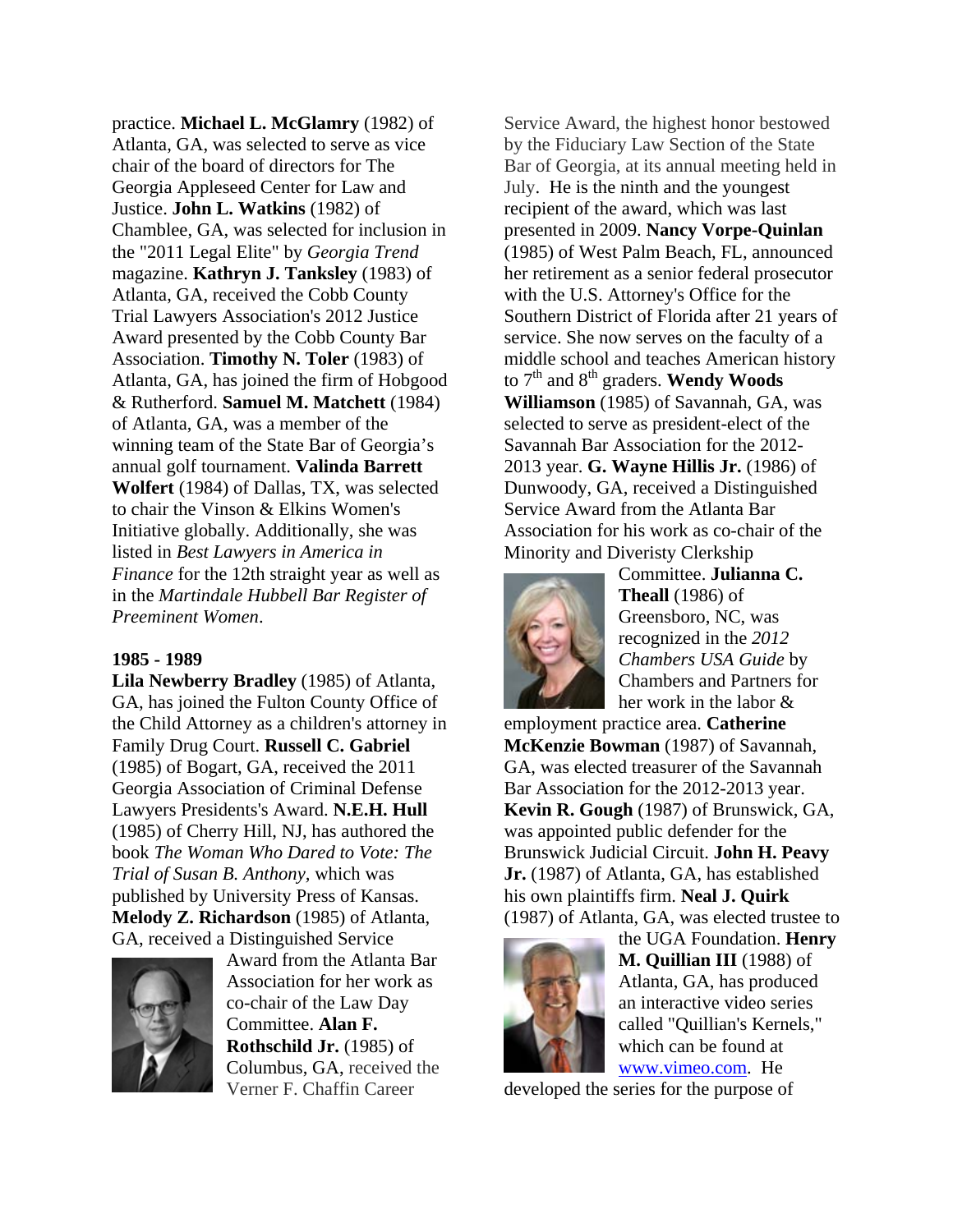establishing best practices within his law firm, Taylor English Duma, for lawyers starting in a litigation position and to mentor young lawyers about the "tricks of the trade." **Scott N. Carlson** (1989) of Washington, DC, has joined DI Development as director for stabilization and governance programs. **Douglas A. Nystrom** (1989) of Rogers, AR, has established his own law firm. **Alan J. Prince** (1989) of Dunwoody, GA, was named managing partner of King & Spalding's Atlanta office.

## **1990 - 1994**

**W. Tinley Anderson III** (1990) of Atlanta, GA, has joined the corporate and securities



practice group at Womble Carlyle as a partner. **David P. Dekle** (1990) of Martinez, GA, has established his own law firm. **A. McCampbell Gibson** (1990) of Atlanta, GA, has joined The Finley

Firm as a partner. **Allison K. Luke** (1990) of Asheville, NC, has joined the Smoky



Mountain Center as general counsel. **William M. Ray II** (1990) of Lawrenceville, GA, was selected to serve as secretary-treasurer of the Council of Superior Court Judges for the 2012-2013

year. **Kenneth B. Hodges III** (1991) of Atlanta, GA, was elected to serve on the Board of Governors of the State Bar of Georgia. **Mark A. Lewis** (1992) of Bozeman, MT, was named the NCAA's



executive vice president for championships and alliances. **Elizabeth Hemphill Stewart** (1993) of San Jose, CA, has joined Tela Innovations as vice president and general counsel.



**Anthony E. Waller** (1993) of Watkinsville, GA, was appointed executive director of Children First. **D. Greg Michell** (1994) of Atlanta, GA, has joined Stanley, Esrey & Buckley as a

partner. **Sabrina D. Rhinehart** (1994) of Atlanta, GA, received the 2011 Georgia Association Criminal Defense Lawyers President's Award. **Kurt M. Rozelsky** (1994) of Greenville, SC, was recognized in the *Greenville Business Magazine*'s "Legal Elite of the Upstate 2012."

## **1995 - 1999**

**Marc A. Pilgrim** (1995) of Atlanta, GA, has become a certified National Time to Teach Trainer at the Center for Teacher Effectiveness. **Cale H. Conley** (1996) of Atlanta, GA, has established the Conley Griggs Partin law firm. **Jeanine Gibbs Garvie** (1996) of Atlanta, GA, celebrated with her husband James the birth of Grace Charlotte on June 26, 2012. **J. Benedict Hartman** (1996) of St. Simons Island, GA, was named to the board of directors of Children's Advocacy Centers of Georgia. **Michael W. King** (1996) of Dunwoody, GA, has joined Goldman Sachs as a wealth



strategist. **Wayne A. Morrison** (1996) of Marietta, GA, has established the firm Hedgepeth, Heredia, Crumrine & Morrison. **Lisa R. Blanco** (1998) of Atlanta, GA, was named to the 2012

"40 Under 40" list by the UGA Alumni Association. **C. Andrew Childers** (1998) of Decatur, GA, was named to the 2012 "40 Under 40" list by the UGA Alumni Association. **Ranse M. Partin** (1998) of Atlanta, GA, has established the Conley Griggs Partin law firm.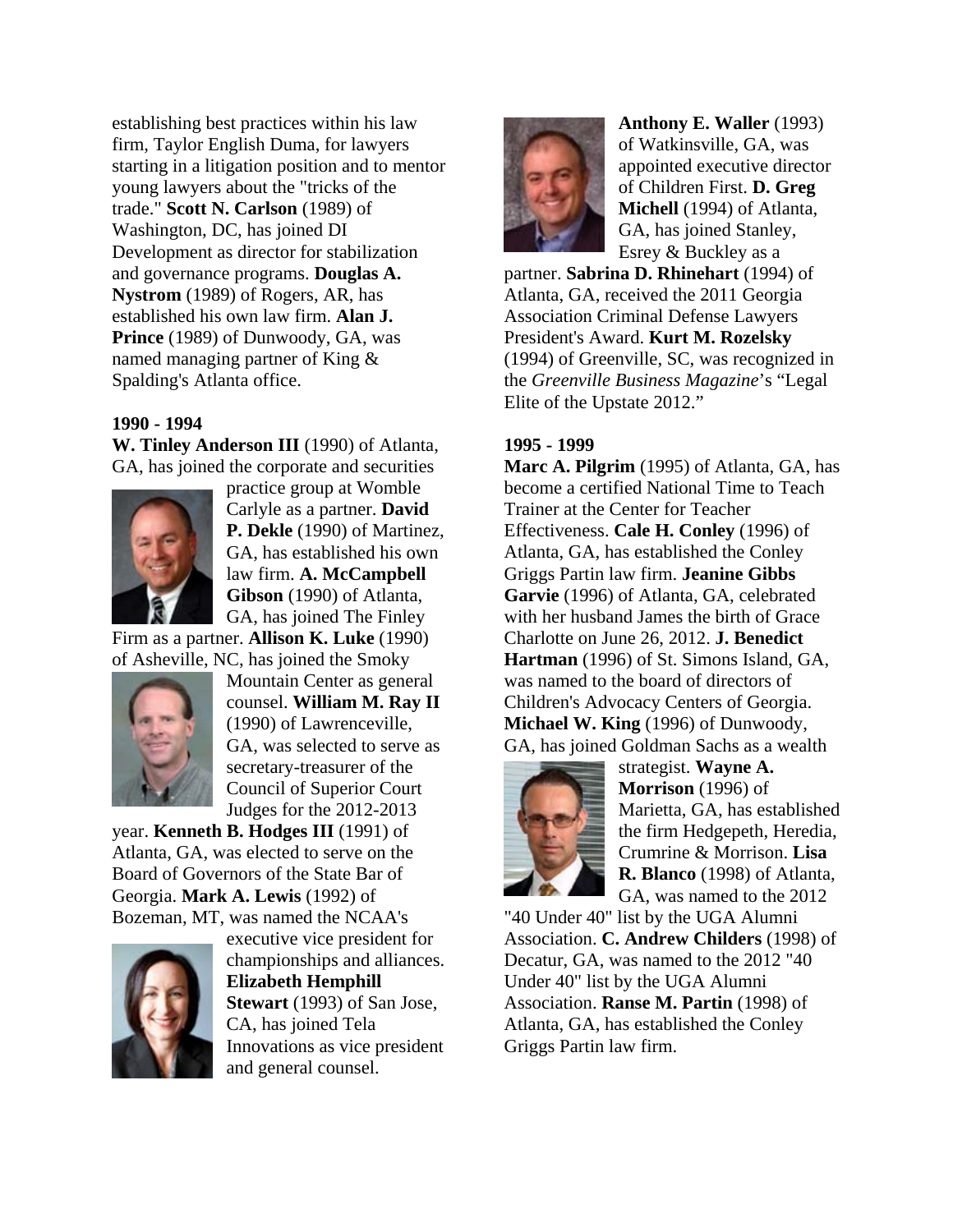

**Keith R. Blackwell** (1999) of Smyrna, GA, was appointed to the Supreme Court of Georgia by Gov. Nathan Deal. **Scott E. Hitch** (1999) of Roswell, GA, was spotlighted in the *Daily* 

*Report's* "In Recess" page for his band "Along for the Ride" participating in LawJam 2012. **Kimberly Elder Holt** (1999) of Athens, GA, has associated with the firm Prior, Daniel & Wiltshire. **Brian M. Johnston** (1999) of Jonesboro, GA, celebrated with his wife Nicole the birth of



Willow Virginia on Jan. 4, 2012. **Amy Elizabeth Loggins** (1999) of Marietta, GA, has joined the firm of Taylor English. Additionally, she was appointed to the Georgia Chamber of

Commerce Law & Judiciary Committee and was named to the 2012 "40 Under 40" list by the UGA Alumni Association. **Steven T. Welch** (1999) of Alpharetta, GA, has joined Arrow Exterminators as general counsel and senior vice president of shareholder services.

## **2000 - 2004**

**Glianny Fagundo** (2000) of Atlanta, GA, was selected for Leadership Atlanta's Class of 2013. **Joshua P. Jones** (2000) of Savannah, GA, has joined the U.S. Attorney's Office for the Southern District of Georgia. **Patrick N. Millsaps** (2000) of Camilla, GA, was named to the 2012 "40 Under 40" list by the UGA Alumni Association. **Elizabeth Brooks Scherer** (2000) of Garner, NC, was appointed as the incoming chair of the North Carolina Bar Association's Appellate Rules Committee. Additionally, she received the Howard L. Gum Service Award from the North Carolina State Bar. **Jonathan E. Snowden** (2000) of Ozark, AL, has joined Bleacher Report, a leading mainstream sports website, as a national writer covering combat sports. **John W. Stephenson Jr.** (2000) of Atlanta, GA, was named to the 2012 "40 Under 40" list by the UGA Alumni Association. **Robert B. Teilhet** (2000) of Smyrna, GA,





was named to the 2012 "40 Under 40" list by the UGA Alumni Association. **Rebecca L. Crumrine** (2001) of Atlanta, GA, has established the firm Hedgepeth, Heredia, Crumrine & Morrison. **C. Melissa Ewing** (2001) of Atlanta, GA, announced her departure from the practice of law to focus her efforts on her film, TV and video production company, Peachtree and  $5^{\text{th}}$ . **Elisabeth** 

**C. Prescott** (2001) of Baton Rouge, LA, was named a Rising Star by the *2012 Louisina Super Lawyers*. **Jennifer L. Chapman** (2002) of Athens, GA, was named to the 2012 "40 Under 40" list by the UGA Alumni Association. **Kelly D. Kautz** (2002) of Snellville, GA, was named to the 2012 "40 Under 40" list by the UGA Alumni Association. **Gregory B. Mauldin** (2002) of Atlanta, GA, has joined the National Christian Foundation as associate general counsel. **Sloane Sussman Perras** (2002) of Atlanta, GA, has joined Aarons's. **Nitin A. Sathe** (2002) of Decatur, GA, was promoted to counsel with the firm Vinson & Elkins. **James W. Scarbrough** (2002) of Atlanta, GA, was named partner with the firm Mabry & McClelland. **Alexander N. Sedki** (2002) of Atlanta, GA, has joined the firm James Bates as of counsel. **Kevin J. Tallant** (2002) of Cumming, GA, was appointed by Mayor Kelly Kautz of Snellville as the city's permanant counsel. **Brian C. Vick** (2002) of Cary, NC, was named partner with the firm Williams Mullen. Additionally, he has published two law review articles.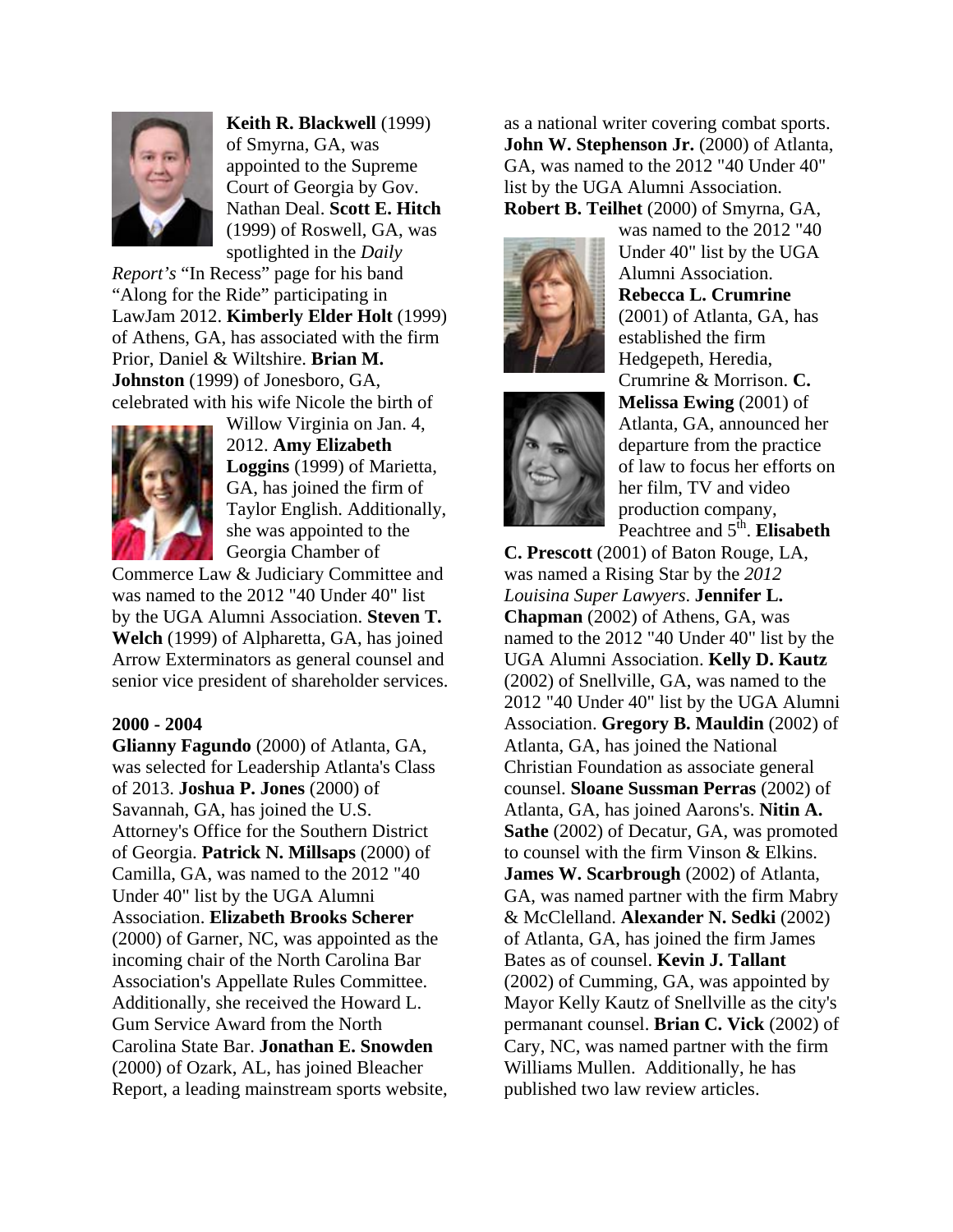**Jeffrey S. Ward** (2002) of St. Simons Island, GA, has joined the Brunswick office of the firm Drew, Eckl & Farnham as a partner. **Davis A. Dunaway** (2003) of Augusta, GA, was selected to serve as McDuffie County attorney. **Jehan Y. El-Jourbagy** (2003) of Monticello, GA, was named to the 2012 "40 Under 40" list by the UGA Alumni Association. **Stacey Godfrey Evans** (2003) of Smyrna, GA, was named to the 2012 "40 Under 40" list by the UGA Alumni Association. **Taylor Hanson Haley** (2003) of St. Simons Island, GA, has established the Compass Law Group. **Mandy L. Miller** (2003) of Buford, GA, has joined the commercial and technology transactions practice group of Axiom Law. **John T. Stembridge** (2003) of Atlanta, GA, has established the firm of Andrews & Stembridge. **Charles B. Thompson** (2003) of Atlanta, GA, has co-founded the Atlantabased company of American Spirit Whiskey. Additionally, he is co-owner of Eco-Capital Advisors, a financial advisory firm focused on natural resources investment, with an emphasis on for-profit environmental restoration projects. **Allison Brooksher Cauthen** (2004) of Atlanta, GA, celebrated with her husband Jon the birth of Mallory Cauthen on April 4, 2012. **Kevin A. Gooch** (2004) of Decatur, GA, was selected to



participate in LEAD Atlanta, a leadership development program. **John D. Hadden** (2004) of Atlanta, GA, coauthored with Kenneth Shigley *Georgia Law of Torts - Trial Preparation and Practice*, which was

published by West/Thomson Reuters. **Thomas F. Hollingsworth III** (2004) of Athens, GA, was selected for inclusion in the "2011 Legal Elite" by *Georgia Trend* magazine.

**Elizabeth Cavagnolo Johnson** (2004) of New York, NY, announced her graduation from Teachers College, Columbia University with a masters in organizational psychology. **Anbar F. Khal** (2004) of Dana Point, CA, was promoted to senior patent counsel for Oakley. **Jennifer M. Nelson** (2004) of Wheaton, IL, was selected interim vice chair of Board at *CLEARING*  magazine, which serves the needs of the environmental education community via digital media. **Talia Johnson Nurse** (2004) of Douglasville, GA, was named president of the Douglas-Paulding Chapter of the Georgia Association for Women Lawyers. **Charles A. Pannell III** (2004) of Mableton, GA, has associated with Kilpatrick Townsend & Stockton. **Heidi E. Royal** (2004) of Charlotte, NC, has received the "Young Lawyer of the Year" Award for 2011- 2012 by the Mecklenburg County Bar. **Kerry K. Vatzakas** (2004) of Marietta, GA, has joined AT&T Services as a general attorney in the Southeast litigation department. **Kathleen Willcox Williams** (2004) of Waverly, GA, announced her marriage to Dr. Steven T. Williams on May 12, 2012.

## **2005 - 2009**

**Marisa Lee Crawford** (2005) of Atlanta, GA, celebrated with her husband Charles the birth of Emma Patterson on April 22, 2012. **Patrick D. Blake** (2006) of Washington, DC, has joined Clark Construction Group as assistant general counsel. **Michael A. Caplan** (2006) of Atlanta, GA, received the inaugural Southern Center for Human Rights' Gideon's Promise Award for his work as co-lead counsel on the *Flournoy v. State of Georgia* case. **C. Caleb Connor** (2006) of Aiken, SC, has established the Aiken, SC, office of Connor & Connor. **E. Helen Eisenstein** (2006) of Atlanta, GA, has associated with the firm Fields, Howell, Athans, McLaughlin.